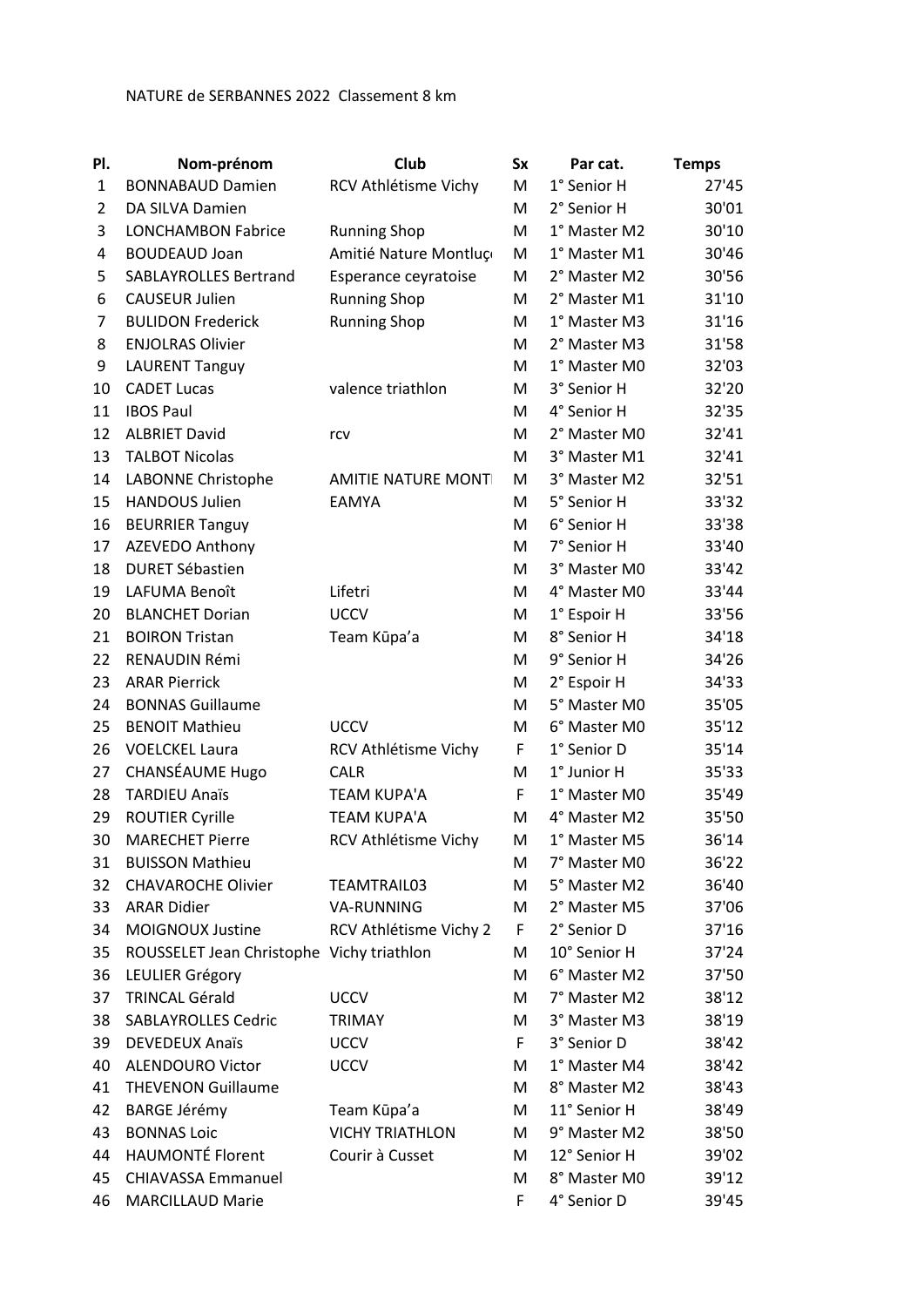| 47 | <b>PANNETIER Flavien</b>     |                        | M | 1° Cadet     | 39'56 |
|----|------------------------------|------------------------|---|--------------|-------|
| 48 | <b>SOUDAN Christophe</b>     |                        | M | 4° Master M1 | 40'11 |
| 49 | HERTZOG-MINA Justine         |                        | F | 5° Senior D  | 40'12 |
| 50 | <b>CHEVALIER Gabrielle</b>   |                        | F | 1° Master M1 | 40'16 |
| 51 | <b>MEUNIER Isabel</b>        | team Kupa'a            | F | 1° Master M3 | 40'18 |
| 52 | <b>CERCY Jean-Louis</b>      | <b>ACFA</b>            | М | 1° Master M6 | 40'21 |
| 53 | <b>MEYRONNEINC Michel</b>    |                        | M | 2° Master M4 | 40'24 |
| 54 | <b>AMEYE Caroline</b>        | <b>RCV</b>             | F | 2° Master M1 | 40'29 |
| 55 | <b>GAILLARD Sylvain</b>      |                        | M | 5° Master M1 | 40'34 |
| 56 | <b>MONTAURIER Nicolas</b>    |                        | M | 10° Master M | 40'56 |
| 57 | <b>THEVENET Fabrice</b>      |                        | M | 4° Master M3 | 41'23 |
| 58 | <b>LELIEVRE Mathys</b>       |                        | M | 3° Espoir H  | 41'25 |
| 59 | <b>ROUSSEL Catherine</b>     | <b>UCCV</b>            | F | 1° Master M4 | 41'47 |
| 60 | <b>DUBOST Sebastien</b>      |                        | M | 9° Master M0 | 41'56 |
| 61 | <b>CLEMENTE Arnaud</b>       |                        | M | 11° Master M | 41'58 |
| 62 | <b>BLANCHET Sandra</b>       | <b>UCCV</b>            | F | 1° Master M2 | 42'14 |
| 63 | ROBIN Cécilia                |                        | F | 6° Senior D  | 42'43 |
| 64 | <b>BROUSSE Clémentine</b>    |                        | F | 7° Senior D  | 42'44 |
| 65 | <b>CHASSOT Patrick</b>       | RCV Athlétisme Vichy   | M | 2° Master M6 | 43'41 |
| 66 | <b>PUYBARET Marie-Sarah</b>  | VARUNNING              | F | 1° Espoir D  | 43'45 |
| 67 | <b>BOUARD Kassandra</b>      |                        | F | 2° Espoir D  | 43'56 |
| 68 | FONNÉ Bertrand               |                        | M | 5° Master M3 | 44'01 |
| 69 | <b>MONIER Stephanie</b>      | Team KUPAA             | F | 3° Master M1 | 44'47 |
| 70 | <b>MAUPLIN Virginie</b>      |                        | F | 2° Master M2 | 45'23 |
| 71 | <b>DUPONT Claire</b>         |                        | F | 2° Master M0 | 45'43 |
| 72 | <b>VARENNES Jean Gabriel</b> | <b>ACFA</b>            | M | 1° Master M7 | 45'58 |
| 73 | <b>RAT Michel</b>            |                        | M | 3° Master M5 | 45'59 |
| 74 | <b>REISCH Jasmine</b>        |                        | F | 3° Master M0 | 46'03 |
| 75 | <b>HIBERTY Michel</b>        |                        | M | 3° Master M6 | 46'30 |
| 76 | <b>BOURET Chantal</b>        | <b>COURIR A CUSSET</b> | F | 1° Master M5 | 47'08 |
| 77 | <b>MONNOT Elodie</b>         | Saint yorre running    | F | 4° Master M0 | 47'09 |
| 78 | <b>LACOUR Romane</b>         |                        | F | 8° Senior D  | 47'10 |
| 79 | LACOUR Stephane              | chantelle sport nature | M | 6° Master M3 | 47'11 |
| 80 | <b>BOISSAVY Eric</b>         |                        | M | 7° Master M3 | 47'16 |
| 81 | <b>FRADIN Valérie</b>        |                        | F | 5° Master M0 | 47'20 |
| 82 | GOUGAT Jérôme                |                        | M | 6° Master M1 | 47'34 |
| 83 | <b>DEVELAY David</b>         |                        | M | 8° Master M3 | 47'42 |
| 84 | <b>LAMARQUE Carine</b>       |                        | F | 3° Master M2 | 47'59 |
| 85 | <b>ALBRIET Cecilia</b>       | cac                    | F | 9° Senior D  | 48'00 |
| 86 | <b>DUBOIS Delphine</b>       |                        | F | 4° Master M1 | 48'01 |
| 87 | <b>HEBRARD Olivier</b>       |                        | M | 7° Master M1 | 48'37 |
| 88 | <b>SEIGLE David</b>          |                        | M | 12° Master M | 48'53 |
| 89 | <b>PANNETIER Lionel</b>      |                        | М | 13° Master M | 48'55 |
| 90 | <b>BOURDON Marjorie</b>      | CAC                    | F | 10° Senior D | 48'58 |
| 91 | <b>BONHOMME Catherine</b>    | Team Kupa'a            | F | 2° Master M5 | 49'03 |
| 92 | <b>BOISSAVY Florence</b>     | Vichy triathlon        | F | 4° Master M2 | 49'41 |
| 93 | <b>FONNE Sandrine</b>        | Saint-Yorre Running    | F | 2° Master M4 | 49'57 |
| 94 | <b>COURT Valérie</b>         | Lifetri                | F | 5° Master M2 | 50'23 |
| 95 | MOUTTE Jean-Philippe         | <b>VICHY TRIATHLON</b> | M | 14° Master M | 50'32 |
| 96 | <b>HUSSAR Martine</b>        | Saint Yorre Running    | F | 2° Master M3 | 50'33 |